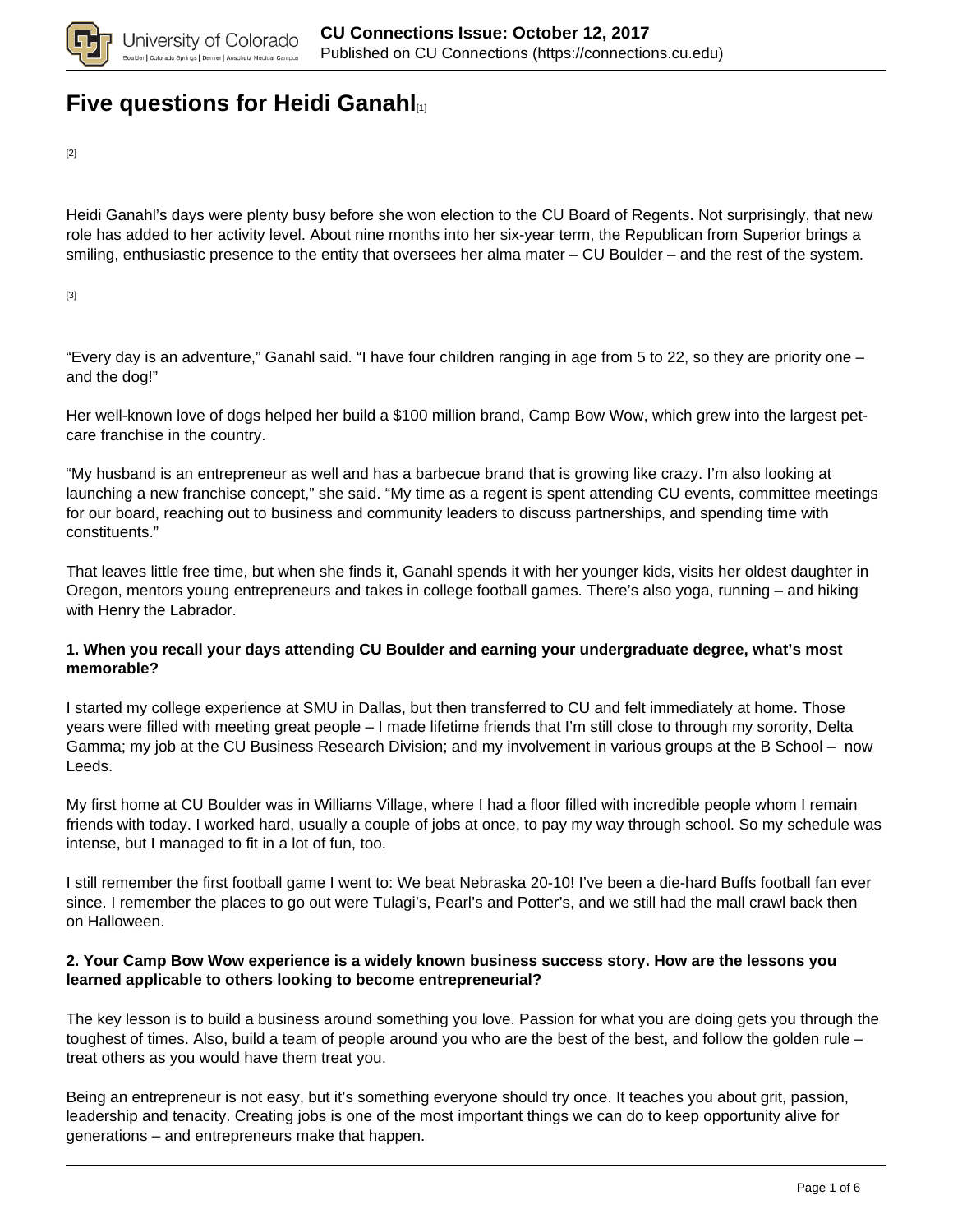

### **3. How did you come to establish the Fight Back Foundation**[4]**, and what is the focus of your work with this effort?**

Our family dealt with a horrible experience a few years ago when one of my children was sexually assaulted here in Boulder County. The justice process was a disaster and so I started Fight Back to hold district attorneys accountable to prosecute these cases and protect our children.

Fight Back has evolved now into an incubator to support social entrepreneurs who want to tackle the most pressing issues confronting kids in Colorado today. We work with founders who believe they will do well by doing good. Our team works to give our start-ups access to mentors, funders, and partners to tackle the problem from all sides and set them up for a sustainable, successful future.

### **4. You were sworn in as a regent in January, but you already have gained quite a bit of experience. What are some of the highlights so far?**

[5]

This year I've meet with business leaders all over Colorado discussing their needs, what CU is up to and how we can partner. The opportunities are limitless. Whether it's discussing a research project between an engineering firm and our School of Engineering, or a speaker event at CU with industry leaders, or an investment in educating our future workforce, the partnership between our business leaders and CU is vital.

CU's fundraising efforts are breaking records as well, and that's because donors recognize the tremendous value of investing in educating our future business leaders, doing research that helps build the next Boeing, Apple or Amazon, or finding the cure for cancer.

Higher education is changing at a rapid pace and we have to do all we can to stay ahead of those changes. For me, one key takeaway from this summer's Board of Regents retreat was that we need to focus on creating value for our students and alumni. Value means different things to different people, but I believe we need to focus on offering degree programs that correlate with the jobs of the future, and make sure our students graduate knowing how to think, not what to think.

Over the summer, I attended celebration events for new CU students in Grand Junction and Pueblo. The students I met were fantastic – they inspired me! It was so exciting to hear about their hopes and fears about entering college, and the dreams they have to make a difference in the world. It was also great to meet the parents of our new students and hear their concerns and feedback. CU serves all of Colorado, not just our metro areas, so it's vital we spend time in our rural communities listening and supporting our CU families there.

### **5. What have you learned about the University of Colorado that you didn't know before you were elected to the Board of Regents?**

I am so proud and honored to be in this role. With every student, faculty and staff member that I meet, I grow more impressed with the CU community and our commitment to Colorado. Last month, we learned that CU has a \$12 billion impact on the Colorado economy<sub>[6]</sub>. I've learned that CU reaches into every community in Colorado through our medical school, our research, our community partnerships and our students. CU is truly one of the pillars of our state and I could not be more excited about our involvement in shaping the future of Colorado.

I truly believe education is the key to keeping the American dream alive. We all need to get involved to make sure our children have the same opportunities we have when it comes to getting educated, and be the change we want to see in the world!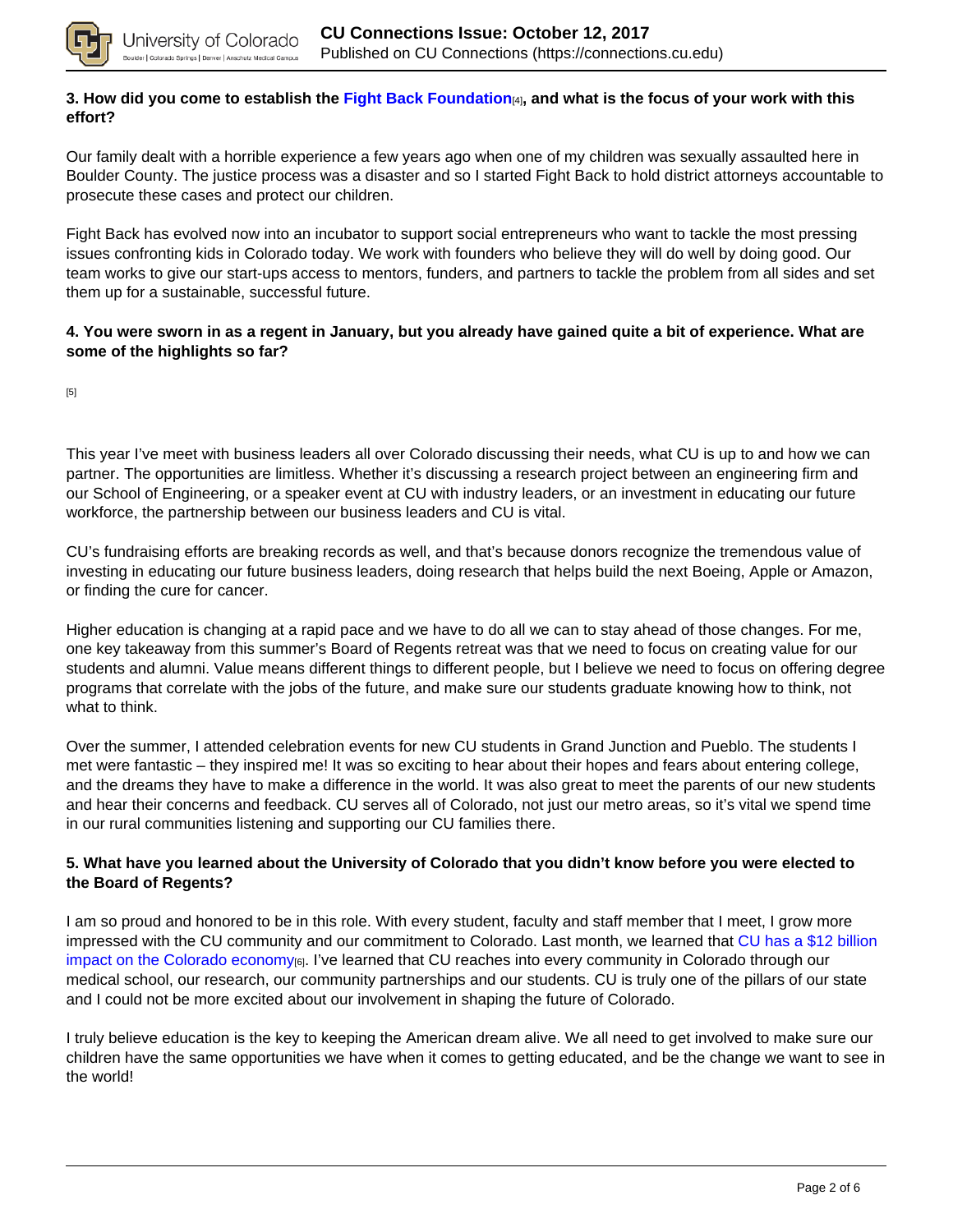

### **Four top CU Advocates honored at sixth anniversary celebration**[7]

A special group of CU supporters came together Friday at the Denver Country Club for the sixth anniversary of the CU Advocates[8] program, which now counts more than 3,500 members in Colorado and around the world.

President Bruce and Marcy Benson hosted the reception, where a slate of annual awards celebrated four top CU Advocates.

[9]

**Christina Beck,** executive assistant to the athletics director at CU Boulder, is the CU Advocate of the Year. She brings intense dedication and passion to her work in athletics, transcending activity on the fields of play. Beck also volunteers her time at functions serving the campus and beyond, serving as a conduit between community members and the sports they're passionate about. Her advocacy for CU athletics begins at the many games she attends and extends to the greater university, where she enthusiastically connects with a wide variety of people on a first-name basis.

**Destin Mehess,** interim principal at Central High School in Pueblo, is the CU Community Advocate of the Year. She is credited with building a bridge between students at her school and CU campuses. A CU Advocate since 2013, she has played a pivotal role in establishing CU Celebration events in Pueblo, where hundreds of new CU students and family members are welcomed to the university family. A former science teacher, Mehess also has helped students from her school visit CU Boulder, where they gain pre-collegiate exposure to CU's expertise in the STEM fields.

**Darren Chavez,** program coordinator for Academic Affairs operations at the CU system, is the CU Staff Advocate of the Year. He has worked to raise awareness of CU Advocates efforts among CU faculty members, and has integrated CU Advocates programs and activities into those of CU's Academic Affairs Office. A can-do team member who's always eager to step up and help in a volunteer capacity, Chavez recruited more than 50 soon-to-graduate CU Boulder students as CU Advocates at a single event.

**Johnnie Nguyen,** a political science student at CU Denver, is the CU Student Advocate of the Year. Slated to graduate in December, he is a former intern for the CU Advocates program. He is a consummate volunteer for the university, having served on student government and advocating for inclusion on campus. A first-generation college student, Nguyen has a natural gift for connecting with members of under-represented communities. He is active in state and local politics with plans to attend law school at CU Boulder.

The event featured remarks from President Benson, as well as Michele McKinney, assistant vice president for external affairs and advocacy, and Kimbirly Orr, the 2016 CU Advocate of the Year. Also attending were past CU Advocates of the Year Colin Finch (2015), George Gramer (2014) and Alvin Rivera (2013). CU leaders in attendance included Regent Sue Sharkey and CU Denver Chancellor Dorothy Horrell.

CU Advocates is a grassroots network of educated, engaged volunteers who care about the university and work to promote its educational, research and economic contributions to Colorado and beyond. Members also help raise awareness about issues broadly affecting higher education.

Since 2011, the CU Advocates program has presented more than 200 educational and advocacy-related programs and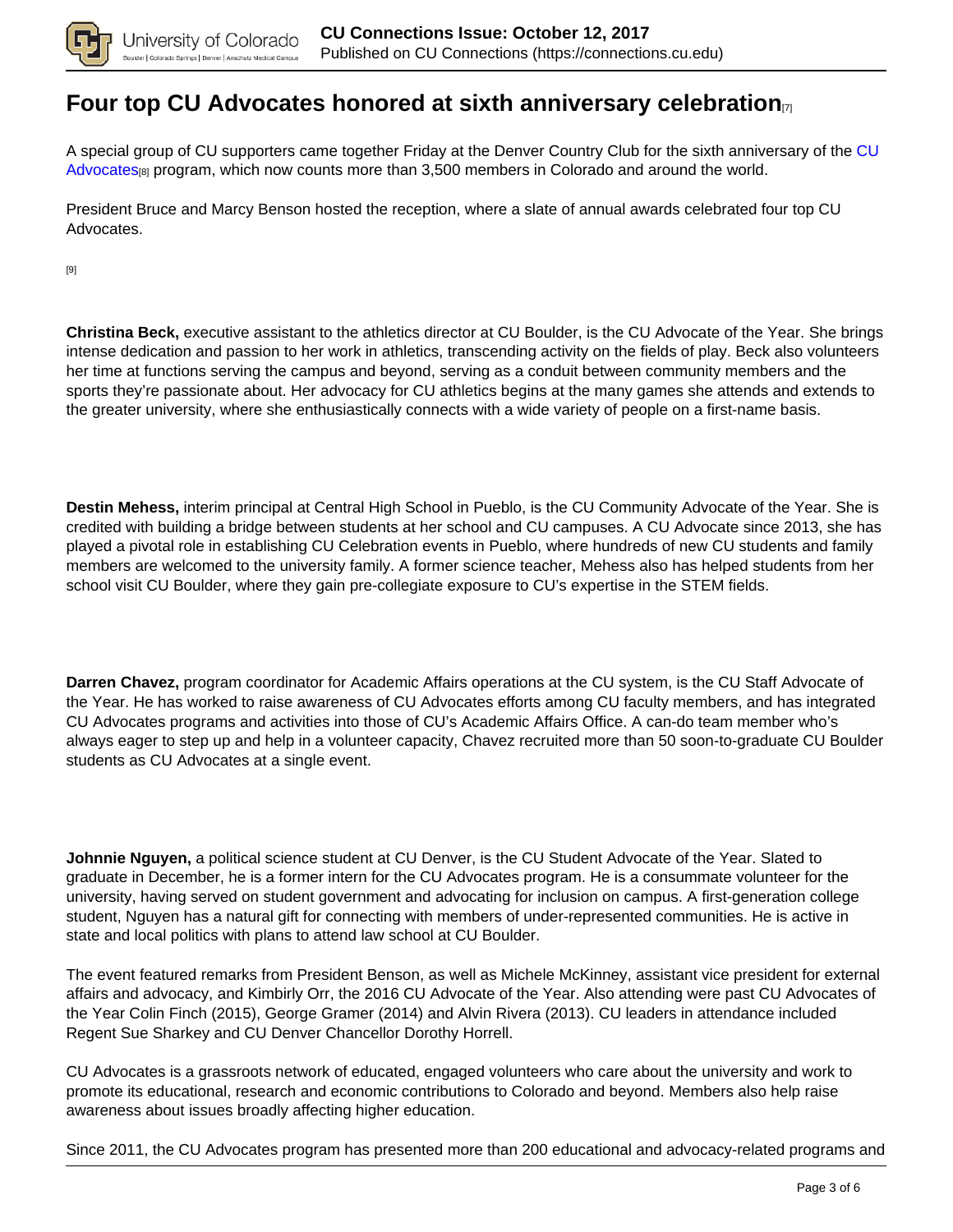

activities across the state, showcasing aspects of CU's academics and research across all four campuses.

The event featured this video tribute to Beck's advocacy:

# **Experts provide direction, how-to advice at Retirement Ready events**[10]

Three in 10 people in the workforce claim that preparing for retirement causes them to feel stressed mentally and emotionally, according to the 2017 Retirement Confidence Survey conducted by the Employee Benefit Research Institute.

The University of Colorado wants its workforce to feel confident and prepared on the road to retirement, which is why Employee Services developed Retirement Ready: A CU Financial Event<sub>[11]</sub>.

The event will be on each CU campus Nov. 6-15, and is designed to give employees within five years of retirement a comprehensive overview of retiring with PERA or 401(a) plans, Medicare, Social Security and income options after retirement.

"This year I am excited to have a representative from the U.S. Department of Health and Human Services present on Medicare, a first at these sessions," said Michelle Martinez, director of benefits administration in Employee Services. "It is important employees understand their Medicare and Social Security options prior to, and as they prepare for, retirement."

Attend Retirement Ready on the campus of your choosing. Presentation availability varies by campus and Vendor Fairs will be held 10 a.m.-3 p.m. during each event. Be sure to stop by and speak one-on-one with representatives from each talk, get your personal questions answered, pick up informational material and set up appointments with TIAA.

Presentations include:

**CU's Process for Retiring: 401(a) Participants:** Are you a CU 401(a) participant? Learn more about your university retiree benefit options and the process behind becoming a university retiree.

**Paying Yourself: Income options in retirement:** You've finally saved enough and you're ready to retire…what are your income options now? Learn about basic rules that govern the most common retirement accounts, when to tap into different assets and flexible income choices offered by TIAA.

**Market Volatility:** What's the best way to handle market ups and downs? This seminar offers best practices and actionable steps to help investors steer through stormy markets to help stay on the path to financial security. (Only at CU Boulder and CU Anschutz.)

**Medicare 101:** This presentation covers the four basic parts of Medicare: Hospital Insurance, Medical Insurance, Medicare Advantage Plans and Prescription drug plans. Experts will teach you how Medicare works with other insurances and provide helpful informational resources. (Will not be held at the CU system event, due to a scheduling conflict.)

**Social Security:** Social Security is a large part of retiring and often leaves people confused. If there are areas you would like to learn more about, or if you just have general questions, this interactive lecture will give you the clarity you seek. (Not part of the UCCS event, due to a scheduling conflict.)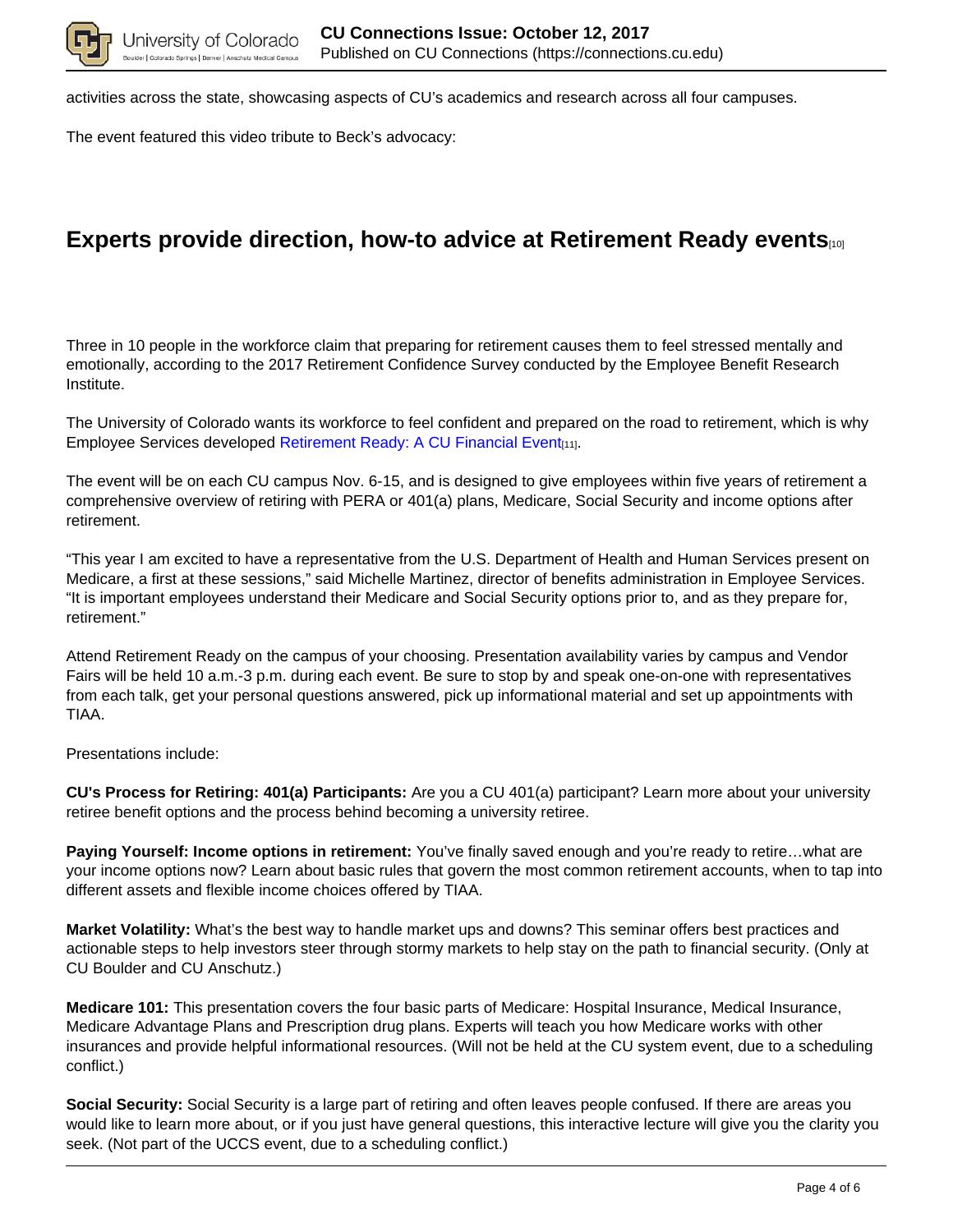

**CU's Process for Retiring: PERA Participants:** Are you a PERA participant? Learn about your university retiree benefit options and the process behind becoming a university retiree.

**Preparing for Retirement from PERA:** Get the most out of your PERA account. This session provides valuable information needed to help meet your retirement goals.

View full event information and register on the Retirement Ready website[12].

# **Buffs helping Buffs: The gift of life**[13]

**NIST adds nearly \$2 billion in economic contributions to Maryland and Colorado** [14]

**'Back to the Future' to come to campus**[15]

**Volunteer for CU at the Table**[16]

**New donor walls showcase generosity and vision of CU Anschutz philanthropic community** 

**Strain receives \$4.7 million in autism-related grants** 

**Townsend named new director of INSTAAR**